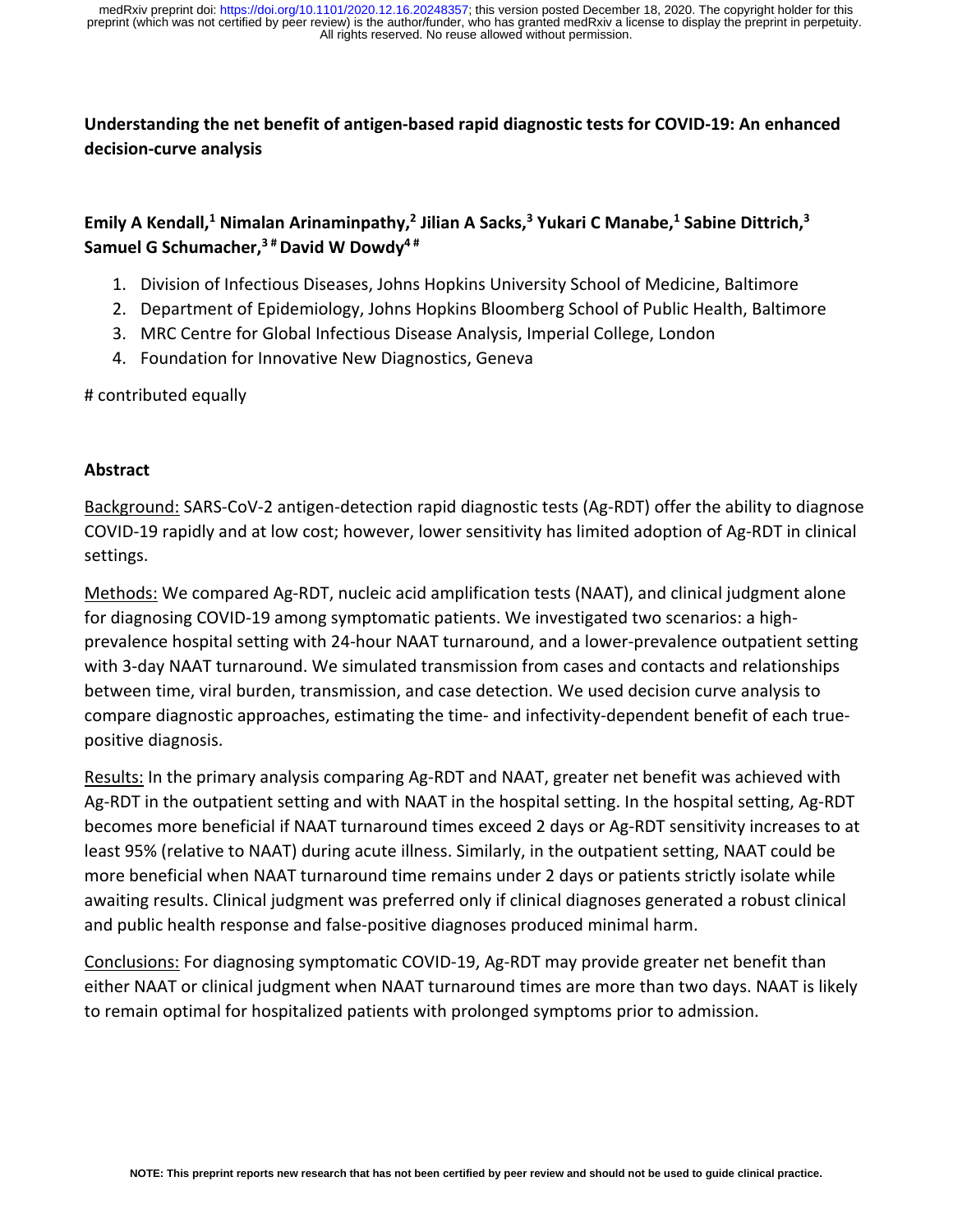### **Introduction**

Accurate diagnosis of COVID-19 can help to guide clinical management, interrupt transmission, and appropriately allocate resources to isolation, contact tracing, and treatment, while also minimizing the harms of misdiagnosis. In many settings – including low- and middle-income countries (LMICs) as well as high-income countries with large outbreaks – efforts to diagnose COVID-19 using highly sensitive molecular tests have quickly exceeded resource constraints or laboratory capacity.

Antigen-detection rapid diagnostic tests (Ag-RDTs) avoid the need for centralized laboratory processing and can be performed in less than an hour at lower cost than nucleic acid amplification testing (NAAT). Thus, they could facilitate higher volumes of testing and provide rapid results. A potential downside of Ag-RDTs, however, is their lower sensitivity relative to NAAT. Some experts have argued that all SARS-CoV-2 testing must be highly sensitive [1,2], while others advocate less sensitive testing primarily for community-level surveillance [3]. In many settings, however, the need for diagnostic testing in clinical settings outstrips NAAT capacity. Recognizing this, WHO and national public health agencies have issued target product profiles for Ag-RDTs [4] and interim guidance for their use in select circumstances [5–7]. Meanwhile, a global partnership has begun to make 120 million Ag-RDTs available for clinical diagnostic testing in LMICs [8].

There is a need to better understand under what conditions implementing Ag-RDTs would be preferable to reliance on NAAT and/or clinician judgment alone. This comparison requires consideration beyond accuracy (i.e., sensitivity and specificity). We therefore performed an analysis rooted in decision curve analysis (DCA), an approach commonly used to weigh risks of over- and undertreatment [9–11]. DCA combines the benefits of true-positive diagnoses and the harms of falsepositive diagnoses on a single scale of "net benefit," accounting for the prevalence of disease and the strength of preference for a true-positive versus false-positive diagnosis. We modified this approach to account for the importance of not only making correct diagnoses but also making them rapidly, on individuals with the highest transmission potential, and with an approach that is sufficiently specific to enable decisive action.

#### **Methods**

#### Diagnostic approaches and clinical populations modeled

We modeled three different approaches to diagnosing symptomatic individuals with COVID-19: pointof-care Ag-RDT, centralized NAAT, or clinical diagnosis alone. In the clinical diagnosis approach, interventions such as isolation, treatment, and/or contact notification and quarantine could be given to all patients in whom a COVID-19 diagnosis was considered ("treat all") or to those whom clinicians deemed most likely to have COVID-19 ("clinician judgment"). For directness of comparison, we assumed that only a single diagnostic approach would be used in a given setting and patient population, with no further testing or clinical risk stratification after the initial evaluation.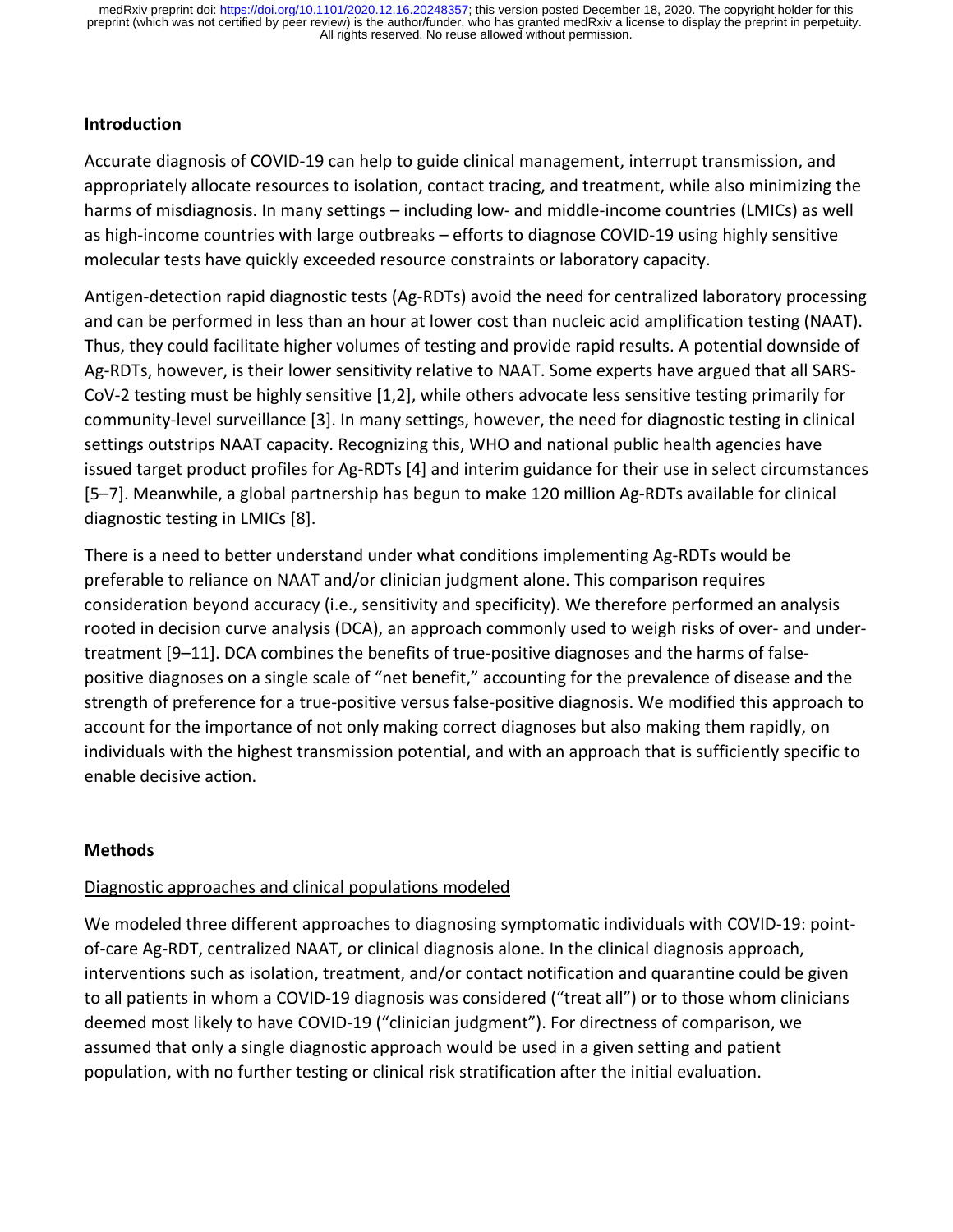We compared these three diagnostic approaches in each of two symptomatic patient populations: patients with moderate-to-severe illness in a hospital setting (of whom 40% are assumed to have COVID-19), and mildly symptomatic people in an outpatient setting (assuming that 10% have COVID-19 [12]). Besides prevalence, differences between the two settings included the turnaround time for NAAT (1 day in the hospital, 3 days in the outpatient setting), the extent to which patients were presumptively isolated while awaiting a diagnostic result (higher in the hospital setting, Table S1), and the clinical versus public health focus of interventions after a positive result.

## Sensitivity, specificity, and net benefit estimation

Table 1 shows estimates of the sensitivity and specificity of Ag-RDT, NAAT and clinician judgment for detecting COVID-19 at the time of symptom onset. Table 1 also shows a simulated sensitivity among all patients presenting for clinical evaluation, after accounting for delayed presentations and declining viral burdens over time (further details below).

We used net benefit estimation to compare different diagnostic approaches on a single scale [9]. In this approach, the benefit of intervening on someone with the condition is defined relative to the harm of similarly intervening on someone without the condition. This relative benefit and harm can also be expressed as a "threshold probability" representing the degree of diagnostic certitude (i.e., probability that a patient has the condition of interest, in this case COVID-19) at which intervening and not intervening have equal expected benefit.

To combine the benefit gained by intervening on people with COVID-19 ("true positives") and the harm of intervening on people without COVID-19 ("false positives") on a single net benefit scale, we initially adopted the conventional approach of assuming that every true positive diagnosis provides the same expected benefit as every other. We then modified the net benefit calculation to capture certain relationships between the diagnostic approach and the value of a true-positive result. These relationships, summarized in **Figure 1,** include the greater value of COVID-19 diagnoses that are made rapidly, on patients with high virologic burden, and with greater certainty than a purely clinical diagnosis provides. The following section describes how these considerations were incorporated into estimates of net benefit.

# Modeling relationships between diagnostic approach and benefit of case detection

# *Viral dynamics*

We developed a stochastic model of SARS-CoV-2 transmission dynamics (described in greater detail in the Supplement) to simulate the temporal distribution of transmission events, the heterogeneity of peak viral burden and infectivity within the patient population, the timing of clinical presentation and diagnostic results, the dependence of assay detection on viral burden at the time of testing, and the resulting transmission avertable by a given diagnostic approach.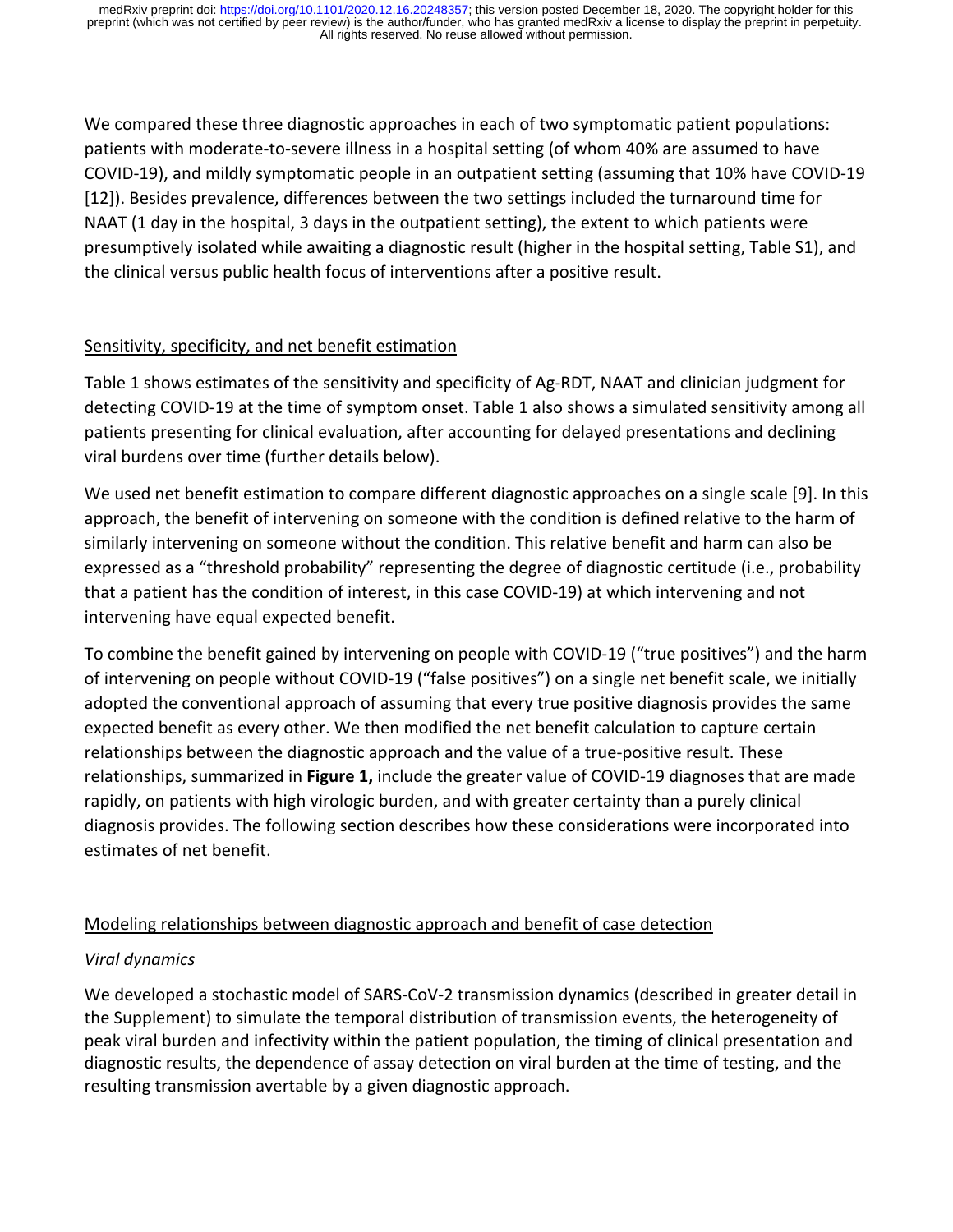We simulated timing of transmission from cases, accounting for pre-symptomatic transmission, delays between symptom onset and clinical presentation, partial isolation while awaiting test results, and more stringent isolation and some degree of contact tracing once a COVID-19 diagnosis was made. In infected contacts, we simulated a distribution of incubation periods and of times to onward transmission. Thus, even with immediate intervention when a patient presented to care, some transmission from cases and from their contacts would have already occurred. Longer turn-around times for diagnostic results would further limit the potential for diagnosis to lead to reductions in transmission.

We assumed that the viral burden in patients' diagnostic specimens at the time of symptom onset was log-normally distributed in the population [13,14], and that both diagnostic sensitivity and intensity of transmission were higher with increasing viral burden, such that cases who could be diagnosed only by a highly sensitive assay were less infectious, on average, that those who could be diagnosed by a less sensitive assay on the same day of illness. Based on observed relationships between NAAT cycle threshold, viral culture, and infectivity  $[15–18]$ , we assumed that above a minimum threshold of  $10^3$ viral genome copies, the number of infections generated by an index case, in absence of intervention, was proportional to the log of his/her peak viral burden ([3]; see Supplement for details). We also assumed that declining viral burden led to declining assay sensitivity over time, with Ag-RDT sensitivity declining on a similar timeline as infectivity [19] and NAAT sensitivity declining more slowly [20] (details in Supplement).

# *Other variation in benefit of case diagnosis*

Like transmission-related benefits, the clinical benefits of COVID-19 diagnosis are time sensitive. We modeled the avertible COVID-19 morbidity and mortality as decaying exponentially with time to diagnosis. Our primary analyses assume that 15% of the remaining potential clinical benefit of treating a true-positive diagnosis is lost with each day of delay (Supplement).

Finally, we consider that clinical diagnoses may result in less stringent isolation, less case reporting or contact notification, or more circumspect clinical management, compared to virological diagnoses made using Ag-RDT or NAAT. Therefore, sensitivity analyses consider the possibility that the benefits of a true-positive diagnosis and the harms of a false-positive diagnosis are reduced by a specified factor when the diagnosis is clinical rather than virological.

### Net benefit calculations and decision curves

We present results as decision curves, which plot the net benefit of each diagnostic approach as a function of the threshold probability [11].

We first followed the conventional approach to estimating net benefit: Assuming all true-positives have equal weight, we tallied the benefits from true-positives and subtracted the harms of falsepositives using a weight derived from the decision threshold probability. Specifically, the net benefit of assay *j* was calculated as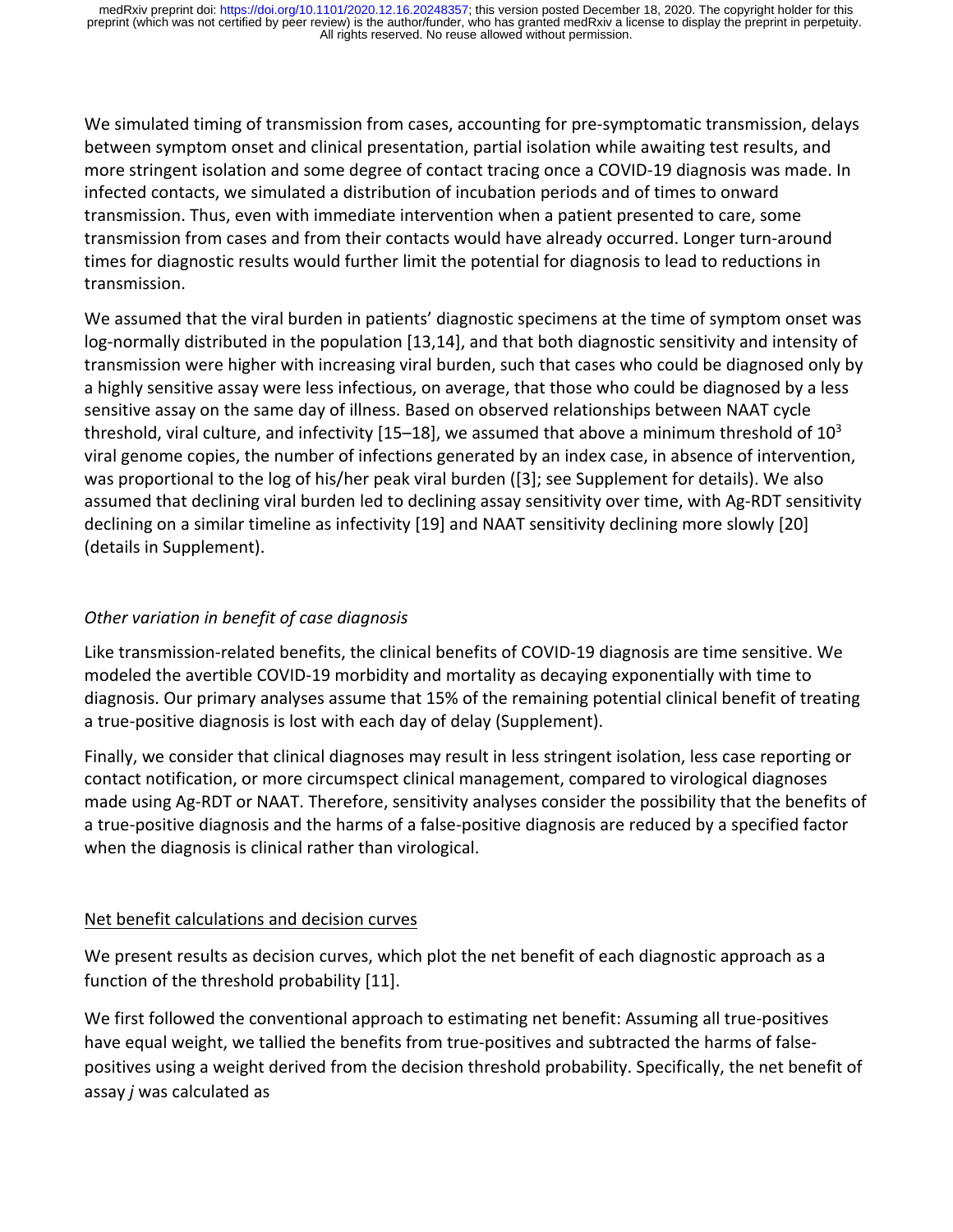$$
B_{conventional} = sn_j p - \frac{q}{1-q}(1 - sp_j)(1 - p)
$$
 Eq. 1

where *snj* and *spj* are the sensitivity and specificity, respectively, of assay *j* among all patients evaluated (at the time of clinical presentation, not limited to those with acute illness)*,* and *q* is the threshold probability (i.e.,  $\frac{q}{1-q}$  is the harm of a false positive relative to the benefit of a true positive).

For the modified net benefit approach, we first estimated the relative contributions of clinical and transmission-related benefit to the overall maximal benefit of a true-positive diagnosis in the hospital setting. This estimate (detailed in the Supplement) compared the relative mortality benefit of promptly treating a hospitalized COVID-19 patient to the benefit of preventing a SARS-CoV-2 infection (and thus having some probability of preventing a need for hospitalization). In the outpatient setting, the benefits of diagnosis were assumed to be exclusively transmission-related (thus excluding patients who would be eligible for treatments such as monoclonal antibody infusions). We then calculated the net benefit of diagnosis with assay *j* as

$$
B_{modified} = l_j \left( \frac{R_j + c e^{-d t_j}}{(1 + c)} s n_j p - (1 - s p_j)(1 - p) \frac{q}{1 - q} \right)
$$
 Eq. 2

where *tj* is the time from clinical presentation to diagnostic result with approach *j*; *Rj* is the proportion of transmission from the cases diagnosed by approach *j* or from their contacts that is averted with approach *j* (detailed in Supplement); *c* is the relative benefit of maximal improvement in clinical management, compared to the benefit of preventing all transmission from the same cases; *d* is the rate at which potential clinical benefit is lost as time passes; and *lj* is reduction in intensity of response associated with a given diagnostic method (i.e., *lj* ≤ 1 when *j* is clinical diagnosis). Other parameters are defined as in equation 1.

Decision curves plot net benefit across a range of values of the threshold probability *q*. For one-way and two-way sensitivity analyses of other parameters, we hold *q* fixed at a value estimated by considering the willingness in current practice to isolate or quarantine individuals with specified probabilities of having or developing COVID-19 (Supplement).

Parameter estimates are described in Table S1. All analyses were performed using R version 4.0.2.

#### **Results**

### Transmission-related benefits of diagnosis

The transmission effects of each assay, which motivated our modified approach to net benefit, are shown for the outpatient setting in Figure 2. As a result of the modeled relationships between viral burden, infectivity, virological detection, and time (Figure S1), Ag-RDT diagnosed 62% of COVID-19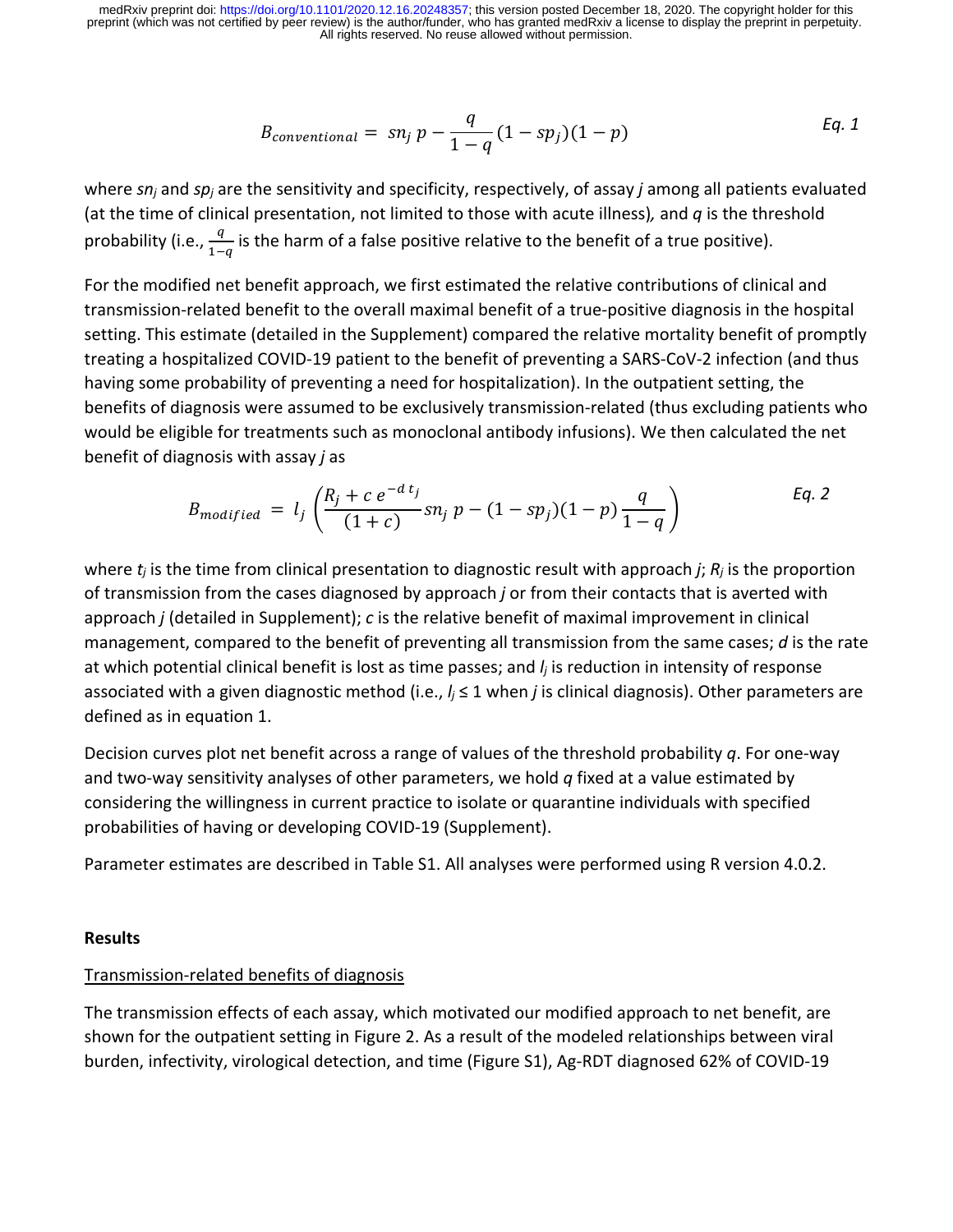cases, compared to 80% diagnosed by each of NAAT and clinical judgment. All three approaches have similar effects on transmission, with Ag-RDT slightly outperforming NAAT in the primary analysis.

By contrast, among hospitalized patients, NAAT prevented a greater proportion of transmission than Ag-RDT, due to the assumptions of a shorter NAAT turnaround time and a stricter adherence to isolation while awaiting test results, compared to the outpatient setting (Figures S3, S4).

## Conventional net benefit and decision curves

We first evaluated conventional decision curves, ignoring viral dynamics and time-dependence and assigning the same net benefit to every true-positive diagnosis. This approach suggested that NAAT, with its superior sensitivity and specificity, would be preferred over Ag-RDT at all values of the threshold probability (Figure 3, red and blue lines).

It also suggested that when the harms of overdiagnosis were judged to be low (threshold probabilities <21% in the hospital, <5% in the outpatient setting), clinical diagnosis could be superior to Ag-RDT. Under such circumstances, intervening on all patients suspected of having COVID-19 (the "treat-all" approach) would be the optimal clinical diagnosis strategy (Figure 3, solid black line).

## Modified net benefit and resulting decision curves, Ag-RDT versus NAAT

Incorporating the time-dependent and viral load-dependent value of diagnosis into the analysis revealed more favorable profiles for the net benefit of Ag-RDT.

In the outpatient setting and at threshold probabilities below 20% (i.e. when the harm of missing a case was more than four times as great as the harm of a misdiagnosis, as often assumed in practice [supplement]), Ag-RDT was estimated to provide greater net benefit than NAAT (Figure 4A). NAAT could, however, outperform Ag-RDT if NAAT turnaround time were reduced to ≤2 days (Figure 4A), sensitivity and/or specificity of Ag-RDT were very low, adherence to isolation was good while awaiting a test result, or viral burden and infectivity were uncorrelated (Figure 5). NAAT could also outperform Ag-RDT in situations where the harm of intervening on a patient without COVID-19 was as great as the benefit of intervening on a patient with COVID-19 (threshold probabilities ≥50%, Figure 4A) – as might occur, for example, for high-risk patients who would be placed into congregate isolation facilities if they tested positive.

In the hospital setting, NAAT offered greater net benefit than Ag-RDT, although the difference was smaller than in the conventional net benefit model. In sensitivity analyses, NAAT lost its advantage over Ag-RDT if NAAT turnaround time increased from 1 day to 2 days and/or Ag-RDT sensitivity for detecting acute illness increased from 85% to >95% (Figure 4C and Figure 5).

As seen previously in the conventional net benefit analysis, clinical diagnostic approach could provide greater benefit than either Ag-RDT or NAAT testing if the relative harm of false-positive diagnoses was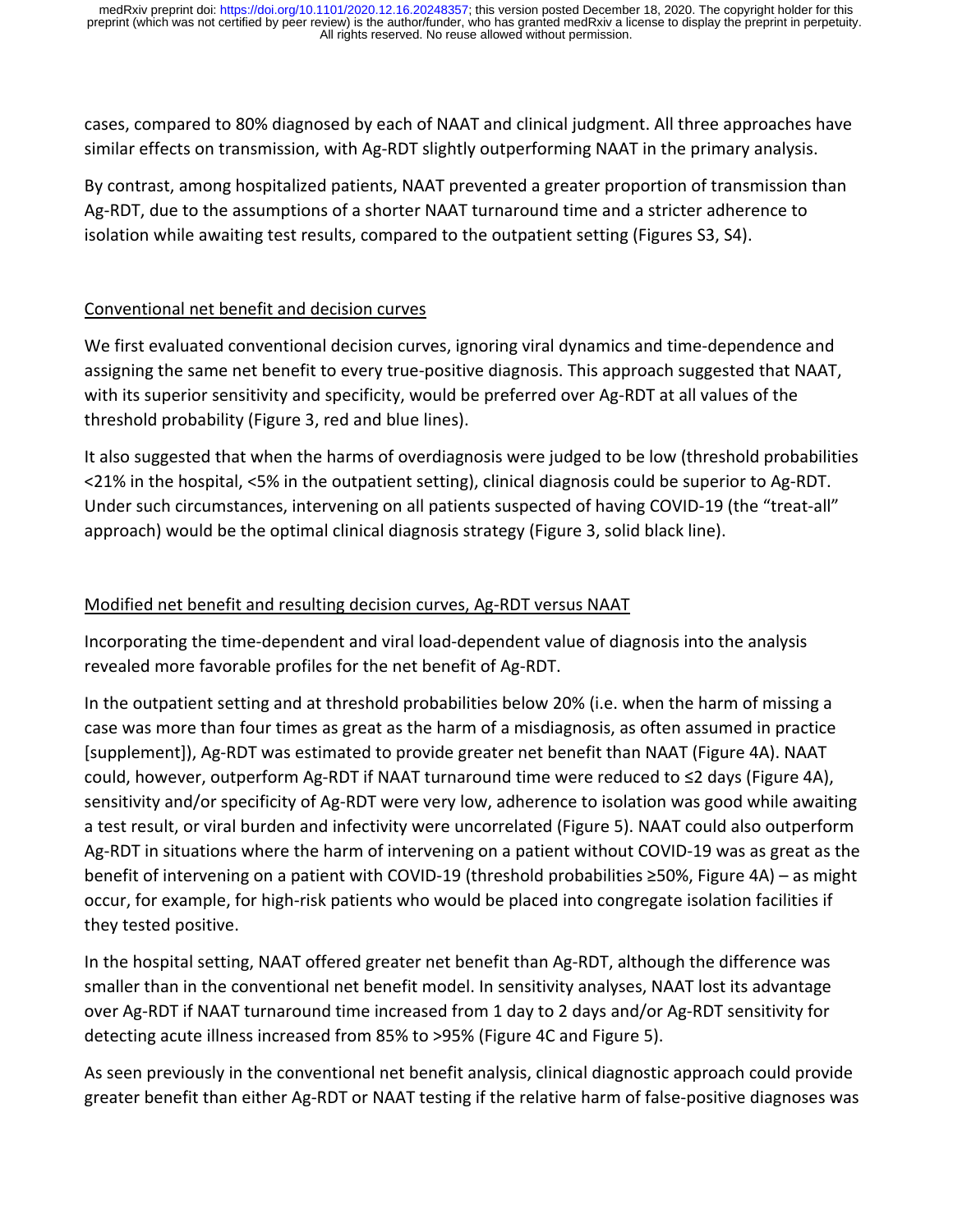low (e.g., threshold of <2% in the outpatient setting or <15% in the hospital setting for preferring the treat-all approach, Figure 4B and 4D). In comparison, we estimated that an empirical threshold probability for COVID-19 diagnosis is around 10% but variable and highly context dependent (Supplement). Assuming that clinically diagnosed cases receive all the same interventions as virologically dianogised cases may also overestimate the benefit of a clinical diagnostic approach at low threshold probabilities. When we considered the possibility that this low diagnostic certainty could result in less intensive intervention (reducing the benefit of each true-positive diagnosis by 25% when made clinically), virological testing became the preferred diagnostic approach at nearly all threshold probabilities (Figure 4B and 4D, dotted lines).

### **Discussion**

As antigen-detection SARS-CoV-2 rapid diagnostic tests become more widely available, it is important to identify the settings under which such tests offer incremental benefit to NAAT or clinical judgment alone. Using a novel adaptation of net benefit analysis, we demonstrate that Ag-RDT is likely to outperform NAAT under typical outpatient conditions that include several-day turnaround times for NAAT, even if the Ag-RDT has considerably lower sensitivity. We also demonstrate conditions under which Ag-RDT would be favored over NAAT in a hospital setting, including NAAT turnaround-times of more than 48 hours or Ag-RDT assays that achieve sensitivity >95% relative to NAAT during acute illness. We also demonstrate that, in absence of NAAT, Ag-RDT testing is preferable over clinical judgment-based or "treat-all" approaches under reasonable assumptions about the extent and effectiveness of interventions for virologically unconfirmed diagnoses.

Our novel application of decision curve analysis to COVID-19 demonstrates the importance of accounting for factors beyond sensitivity and specificity when using this tool to evaluate infectious disease diagnostics. Although NAAT offers higher sensitivity (and, in symptomatic patients, potentially better specificity) than Ag-RDT, the fact that Ag-RDT delivers results more rapidly and identifies the most highly infectious individuals can make it equivalent or superior to NAAT in averting transmission. Incorporating these considerations, we conclude that Ag-RDT would produce greater net benefit than NAAT in many clinical settings, when conventional decision curves based only on sensitivity, specificity, and threshold probability would suggest the opposite.

These estimates are likely to be conservative regarding the benefit of adopting Ag-RDT in clinical settings. First, our analysis does not account for the cost of diagnostic tests. Second, our primary estimates of Ag-RDT sensitivity in the acute phase (i.e., 85% relative to NAAT) may be conservative [18]. Third, our model does not account for the potential that patients who test falsely negative by Ag-RDT may still receive some degree of isolation or clinical intervention on the basis of high clinical suspicion. On the other hand, our model does not account for the costs of diagnostic uncertainty, in such forms as additional diagnostic workup or unnecessary treatment of true negatives, that may result from less definitive post-test probabilities after Ag-RDT compared to NAAT.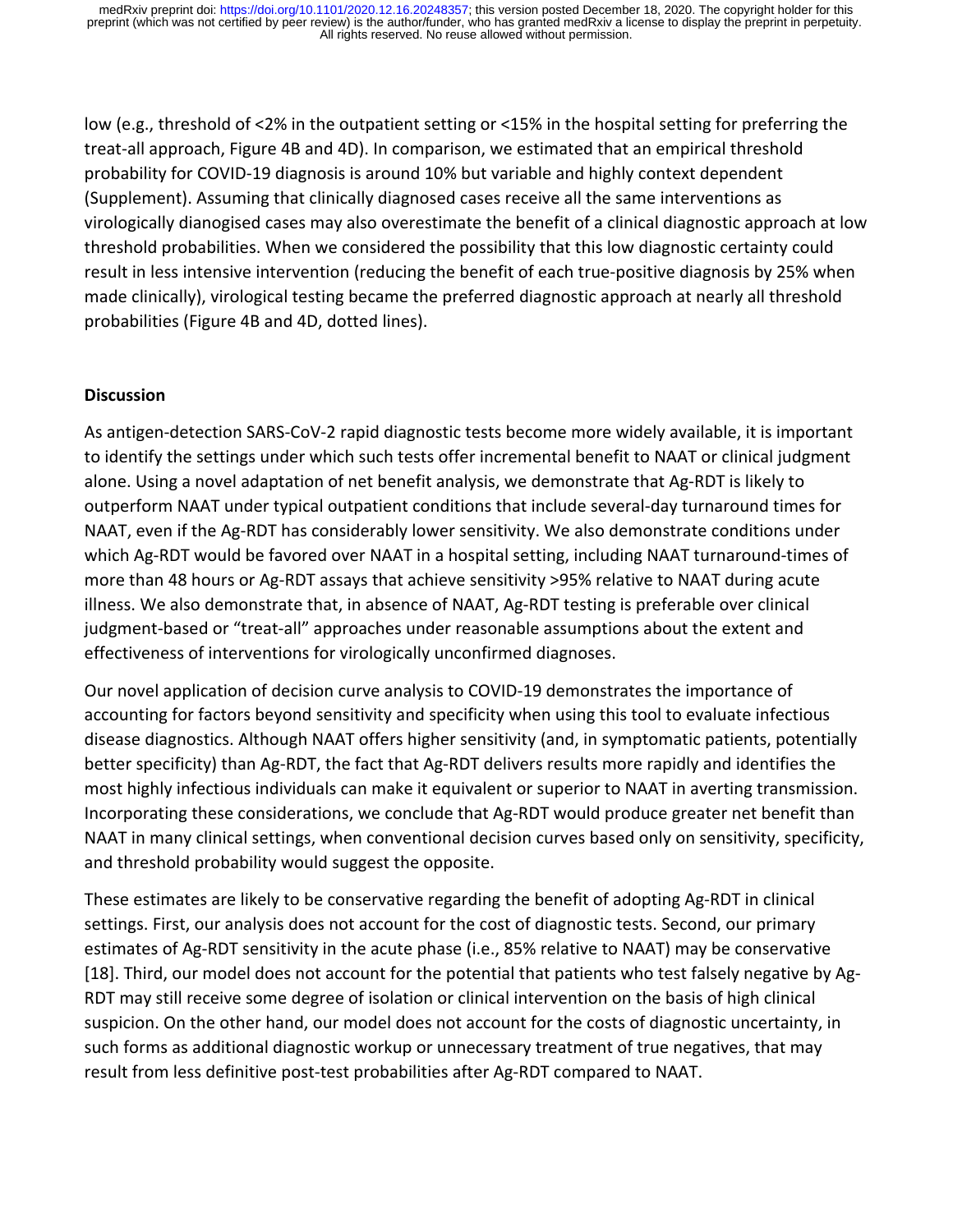Our model is limited by underlying data availability about SARS-CoV-2 dynamics. In particular, data on the relationship between viral burden and infectivity remain sparse. Our ability to draw conclusions that apply across settings and assays is also limited by varying clinical and public health practice – for instance, the extent to which symptomatic people self-isolate or contact tracing is performed. Estimates of threshold probability are also context specific, depending, for example, on the extent of dependence on population-wide versus case-targeted interventions and on the individual and societal economic costs of those interventions in a particular setting. Third, certain parameter estimates – such as the importance of preventing downstream transmission relative to preventing poor clinical outcomes in people currently infected – depend on the future course of the epidemic more broadly. Preventing transmission may be more important in settings with emerging or widespread transmission and less important in settings with resolving epidemics or imminent widespread vaccination. Finally, our analysis focuses on diagnosis of symptomatic individuals and quarantine of their direct contacts, but Ag-RDT may also play an important role in preventing presymptomatic and asymptomatic transmission.

In conclusion, our modified decision curve analysis demonstrates that for symptomatic individuals, a moderately sensitive Ag-RDT could offer greater net benefit than either NAAT testing or cliniciandriven diagnosis for COVID-19. This is true particularly in outpatient settings – where NAAT turnaround times are often long, prevalence relatively low, and the benefits of diagnosis dominated by the potential to reduce onward transmission. Ag-RDTs can also offer greater benefit than NAAT-based testing in hospitalized populations when NAAT delays are long or Ag-RDT sensitivity surpasses 95% that of NAAT. Among certain patients – those presenting with severe, treatment-eligible illness after a week or more of symptoms – NAAT test should be offered whenever possible, but for clinical use more broadly, countries and health systems where the need for clinical diagnostic testing outstrips capacity for completing NAAT within 48 hours should move rapidly to implement Ag-RDT in clinical settings.

#### **Funding**

This work was supported by Foundation for Innovative New Diagnostics (FIND), through funding from the World Health Organization; and by National Institutes of Health [grant numbers NIH U54EB007958- 12, U5411090366, and 3U54HL143541-02S2 to Y.C.M.).

#### **Potential conflicts of interest**

EAK, NA, YM, DWD declare no conflicts.

JAS, SD, and SGS declare that they are employed by the Foundation for Innovative New Diagnostics (FIND).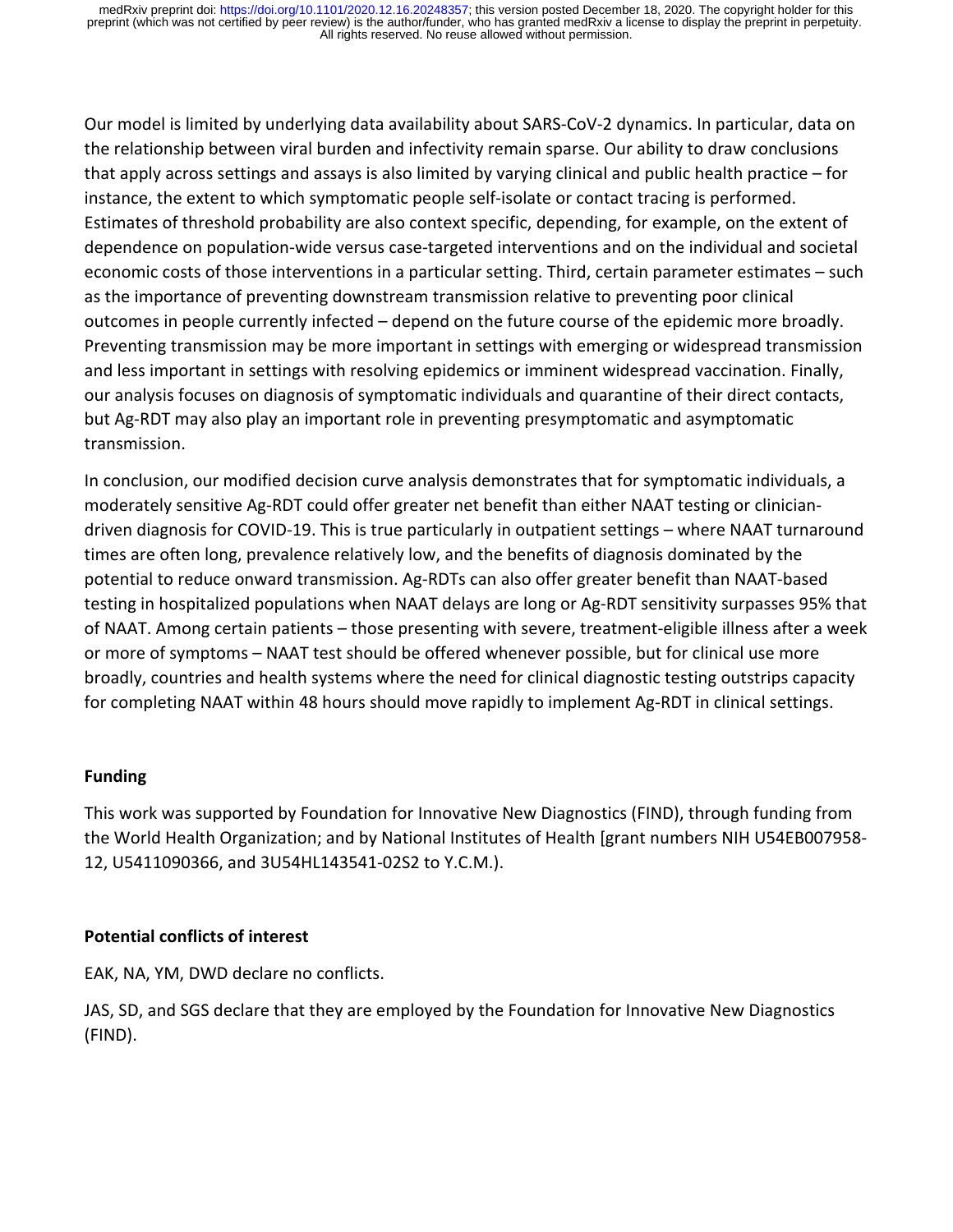### **References**

- 1. Woloshin S, Patel N, Kesselheim AS. False Negative Tests for SARS-CoV-2 Infection Challenges and Implications. New England Journal of Medicine **2020**; 383:e38.
- 2. West CP, Montori VM, Sampathkumar P. COVID-19 Testing: The Threat of False-Negative Results. Mayo Clin Proc **2020**; 95:1127–1129.
- 3. Larremore DB, Wilder B, Lester E, et al. Test sensitivity is secondary to frequency and turnaround time for COVID-19 screening. Sci Adv **2020**;
- 4. World Health Organization. COVID-19 Target product profiles for priority diagnostics to support response to the COVID-19 pandemic v.1.0. Geneva: 2020. Available at: https://www.who.int/publications/m/item/covid-19-target-product-profiles-for-prioritydiagnostics-to-support-response-to-the-covid-19-pandemic-v.0.1. Accessed 25 October 2020.
- 5. US Centers for Diseases Control and Prevention. Interim Guidance for Antigen Testing for SARS-CoV-2. 2020. Available at: https://www.cdc.gov/coronavirus/2019-ncov/lab/resources/antigentests-guidelines.html. Accessed 15 December 2020.
- 6. European Centre for Disease Prevention and Control. Options for the use of rapid antigen tests for COVID-19 in the EU/EEA and the UK. 2020; Available at: https://www.ecdc.europa.eu/sites/default/files/documents/Options-use-of-rapid-antigen-testsfor-COVID-19.pdf. Accessed 15 December 2020.
- 7. World Health Organization. Antigen-detection in the diagnosis of SARS-CoV-2 infection using rapid immunoassays: Interim guidance. 2020; Available at: https://www.who.int/publications/i/item/antigen-detection-in-the-diagnosis-of-sars-cov-2infection-using-rapid-immunoassays. Accessed 15 December 2020.
- 8. Global partnership to make available 120 million affordable, quality COVID-19 rapid tests for lowand middle-income countries. Available at: https://www.who.int/news/item/28-09-2020-globalpartnership-to-make-available-120-million-affordable-quality-covid-19-rapid-tests-for-low--andmiddle-income-countries. Accessed 25 October 2020.
- 9. Vickers AJ, Van Calster B, Steyerberg EW. Net benefit approaches to the evaluation of prediction models, molecular markers, and diagnostic tests. BMJ **2016**; 352:i6.
- 10. Van Calster B, Wynants L, Verbeek JFM, et al. Reporting and Interpreting Decision Curve Analysis: A Guide for Investigators. Eur Urol **2018**; 74:796–804.
- 11. Fitzgerald M, Saville BR, Lewis RJ. Decision Curve Analysis. JAMA **2015**; 313:409.
- 12. The share of COVID-19 tests that are positive. Available at: https://ourworldindata.org/grapher/positive-rate-daily-smoothed. Accessed 10 November 2020.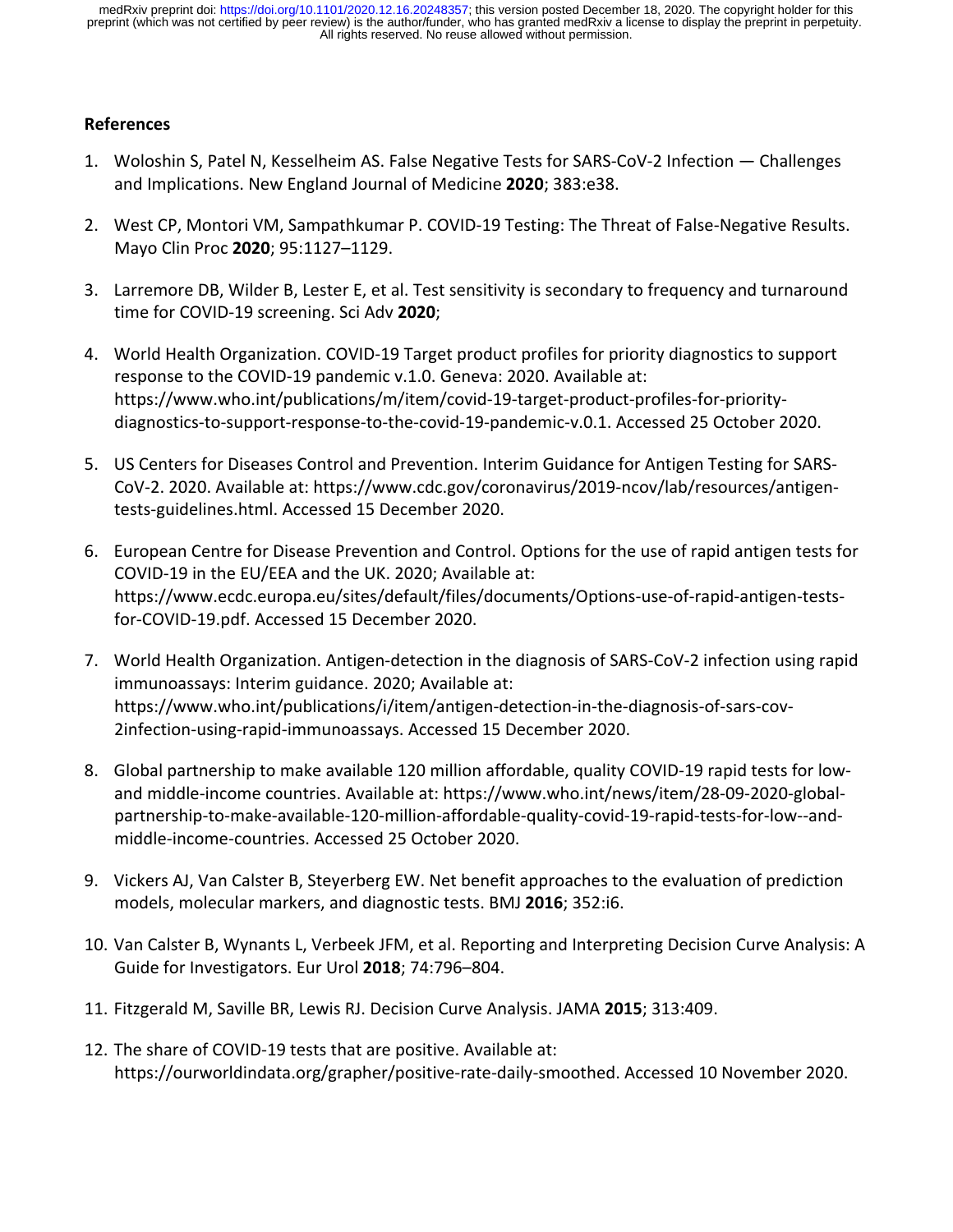- 13. Kissler SM, Fauver JR, Mack C, et al. Viral dynamics of SARS-CoV-2 infection and the predictive value of repeat testing. Epidemiology, 2020. Available at: http://medrxiv.org/lookup/doi/10.1101/2020.10.21.20217042. Accessed 11 November 2020.
- 14. To KK-W, Tsang OT-Y, Leung W-S, et al. Temporal profiles of viral load in posterior oropharyngeal saliva samples and serum antibody responses during infection by SARS-CoV-2: an observational cohort study. The Lancet Infectious Diseases **2020**; 20:565–574.
- 15. Sia SF, Yan L-M, Chin AWH, et al. Pathogenesis and transmission of SARS-CoV-2 in golden hamsters. Nature **2020**; 583:834–838.
- 16. Jefferson T, Spencer E, Brassey J, Heneghan C. Viral cultures for COVID-19 infectivity assessment. Systematic review. medRxiv **2020**; :2020.08.04.20167932.
- 17. Singanayagam A, Patel M, Charlett A, et al. Duration of infectiousness and correlation with RT-PCR cycle threshold values in cases of COVID-19, England, January to May 2020. Euro Surveill **2020**; 25. Available at: https://www.ncbi.nlm.nih.gov/pmc/articles/PMC7427302/. Accessed 29 November 2020.
- 18. Iglòi Z, Velzing J, van Beek J, et al. Clinical evaluation of the Roche/SD Biosensor rapid antigen test with symptomatic, non-hospitalized patients in a municipal health service drive-through testing site. medRxiv **2020**; :2020.11.18.20234104.
- 19. Pekosz A, Cooper CK, Parvu V, et al. Antigen-based testing but not real-time PCR correlates with SARS-CoV-2 virus culture. medRxiv **2020**; :2020.10.02.20205708.
- 20. Kucirka LM, Lauer SA, Laeyendecker O, Boon D, Lessler J. Variation in False-Negative Rate of Reverse Transcriptase Polymerase Chain Reaction–Based SARS-CoV-2 Tests by Time Since Exposure. Ann Intern Med **2020**; Available at: https://www.ncbi.nlm.nih.gov/pmc/articles/PMC7240870/. Accessed 30 November 2020.
- 21. Kim H, Hong H, Yoon SH. Diagnostic Performance of CT and Reverse Transcriptase Polymerase Chain Reaction for Coronavirus Disease 2019: A Meta-Analysis. Radiology **2020**; 296:E145–E155.
- 22. Arevalo-Rodriguez I, Buitrago-Garcia D, Simancas-Racines D, et al. FALSE-NEGATIVE RESULTS OF INITIAL RT-PCR ASSAYS FOR COVID-19: A SYSTEMATIC REVIEW. Infectious Diseases (except HIV/AIDS), 2020. Available at: http://medrxiv.org/lookup/doi/10.1101/2020.04.16.20066787. Accessed 25 October 2020.
- 23. Levine-Tiefenbrun M, Yelin I, Uriel H, et al. Association of COVID-19 RT-qPCR test false-negative rate with patient age, sex and time since diagnosis. medRxiv **2020**; :2020.10.30.20222935.
- 24. Public Health England. Preliminary report from the Joint PHE Porton Down & University of Oxford SARS-CoV-2 test development and validation cell: Rapid evaluation of Lateral Flow Viral Antigen detection devices (LFDs) for mass community testing. 2020. Available at: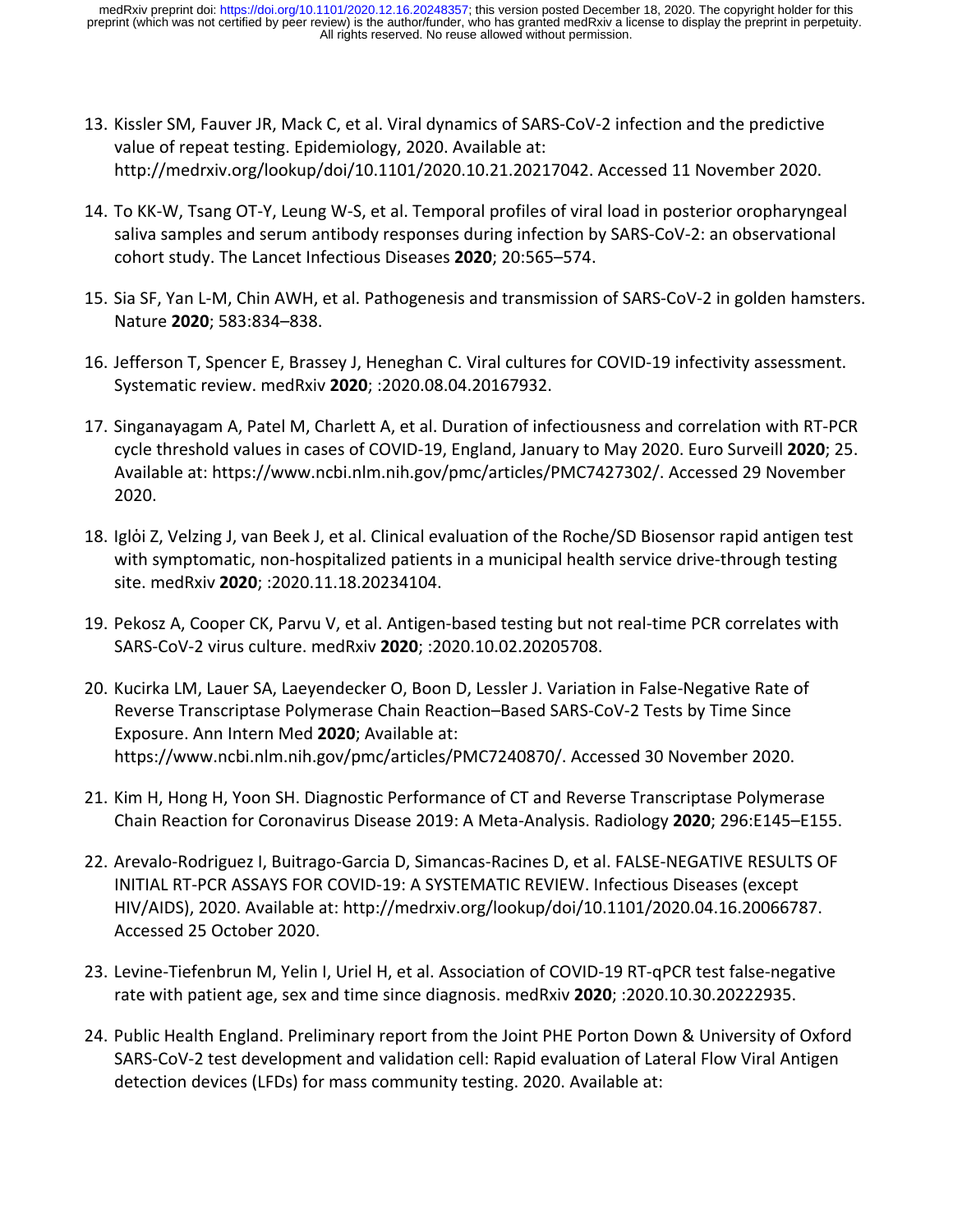https://www.ox.ac.uk/sites/files/oxford/media\_wysiwyg/UK%20evaluation\_PHE%20Porton%20Do wn%20%20University%20of%20Oxford\_final.pdf. Accessed 18 November 2020.

- 25. Krüger LJ, Gaeddert M, Tobian F, et al. Evaluation of the accuracy and ease-of-use of Abbott PanBio - A WHO emergency use listed, rapid, antigen-detecting point-of-care diagnostic test for SARS-CoV-2. medRxiv **2020**; :2020.11.27.20239699.
- 26. Association of Public Health Laboratories. Considerations for Implementation of SARS-CoV-2 Rapid Antigen Testing. 2020; Available at: https://www.aphl.org/programs/preparedness/Crisis-Management/Documents/APHL-SARSCov2-Antigen-Testing-Considerations.pdf. Accessed 25 October 2020.
- 27. Dinnes J, Deeks JJ, Adriano A, et al. Rapid, point-of-care antigen and molecular-based tests for diagnosis of SARS-CoV-2 infection. Cochrane Database of Systematic Reviews **2020**; Available at: https://www.cochranelibrary.com/cdsr/doi/10.1002/14651858.CD013705/full. Accessed 15 December 2020.
- 28. Sun Y, Koh V, Marimuthu K, et al. Epidemiological and Clinical Predictors of COVID-19. Clin Infect Dis **2020**; 71:786–792.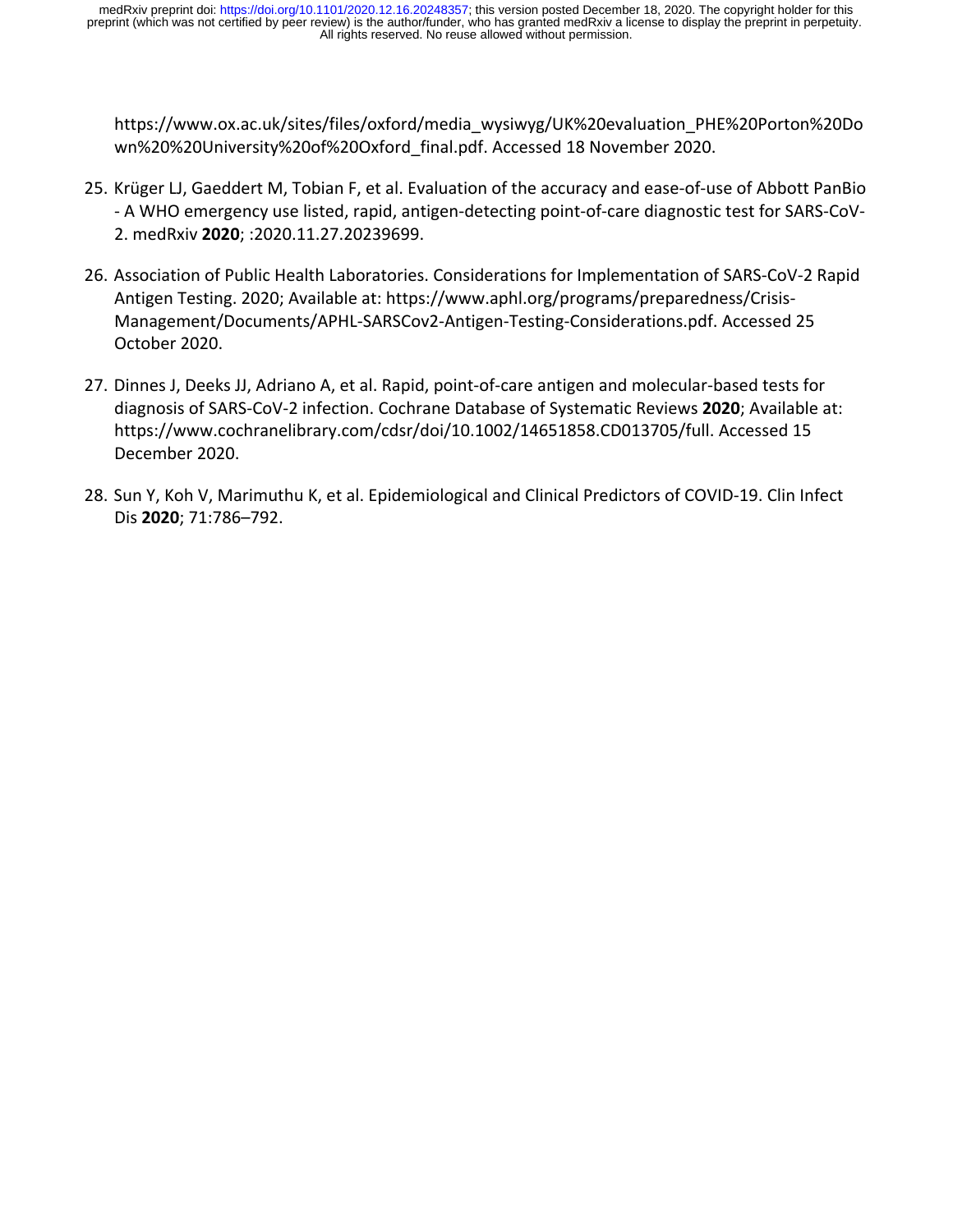#### **Table 1: Sensitivity and specificity of diagnostic approaches for COVID-19 among symptomatic patients in a clinical setting.** Ranges explored in sensitivity analyses are indicated in parentheses.

|                  | Sensitivity<br>for acute<br>illness*       | <b>Sensitivity</b><br>among all<br>newly<br>presenting<br>symptomatic<br>patients* $(sn_i)$ | <b>Specificity</b><br>$(sp_i)$ | Sources/rationale                                                                                                                                                                                                        |
|------------------|--------------------------------------------|---------------------------------------------------------------------------------------------|--------------------------------|--------------------------------------------------------------------------------------------------------------------------------------------------------------------------------------------------------------------------|
| <b>NAAT</b>      | 90%                                        | 80%                                                                                         | 99.5%†                         | Sensitivity during acute illness: [21-23].<br>Specificity: Reduced from 100% to account for<br>incidental positive results in patients with<br>unrelated symptoms (see supplement).                                      |
| Ag-RDT           | 85% relative<br>to NAAT#<br>$(75\%, 95\%)$ | 78% relative<br>to NAAT#<br>(63% of all<br>COVID-19)                                        | 99%<br>$(95\%, 99.5\%)$        | Sensitivity during acute illness: [24,25]; in<br>acceptable but suboptimal range per WHO TPP<br>[4]; corresponds to absolute sensitivity of<br>76.5%.<br>Specificity: [24,26,27]                                         |
| <b>Clinician</b> | 80%<br>$(70\%, 90\%)$                      | 80%                                                                                         | 50%<br>$(30\%, 70\%)$          | Estimated based on clinical prediction scores<br>[28], assuming clinicians consider multiple<br>factors and choose a fairly sensitive (and less<br>specific) point along the range of possible<br>diagnostic thresholds. |

NAAT = nucleic acid amplification testing; Ag-RDT = antigen-detection rapid diagnostic test.

\* Peak sensitivity refers to the sensitivity during the period of highest viral burden during the first 6 days of symptoms; these estimates are provided as inputs to the model. Overall sensitivity is a simulation result, after accounting for delayed clinical presentations and resulting declines in virological detection; these estimates depend on the assumptions and other parameter values as described in the Methods and Supplement. Unlike sensitivity of virological assays, clinician sensitivity does not decrease over time.

# Sensitivity of Ag-RDT is estimated relative to NAAT; all patients who test falsely negative by NAAT are assumed to also test falsely negative by Ag-RDT.

†Although NAAT is highly specific for SARS-CoV-2 RNA, some patients may have had COVID-19 that recently resolved, with continued shedding of noninfectious SARS-CoV-2 RNA but new symptoms due to another cause; further rationale for the choice of this value is provided in the supplement.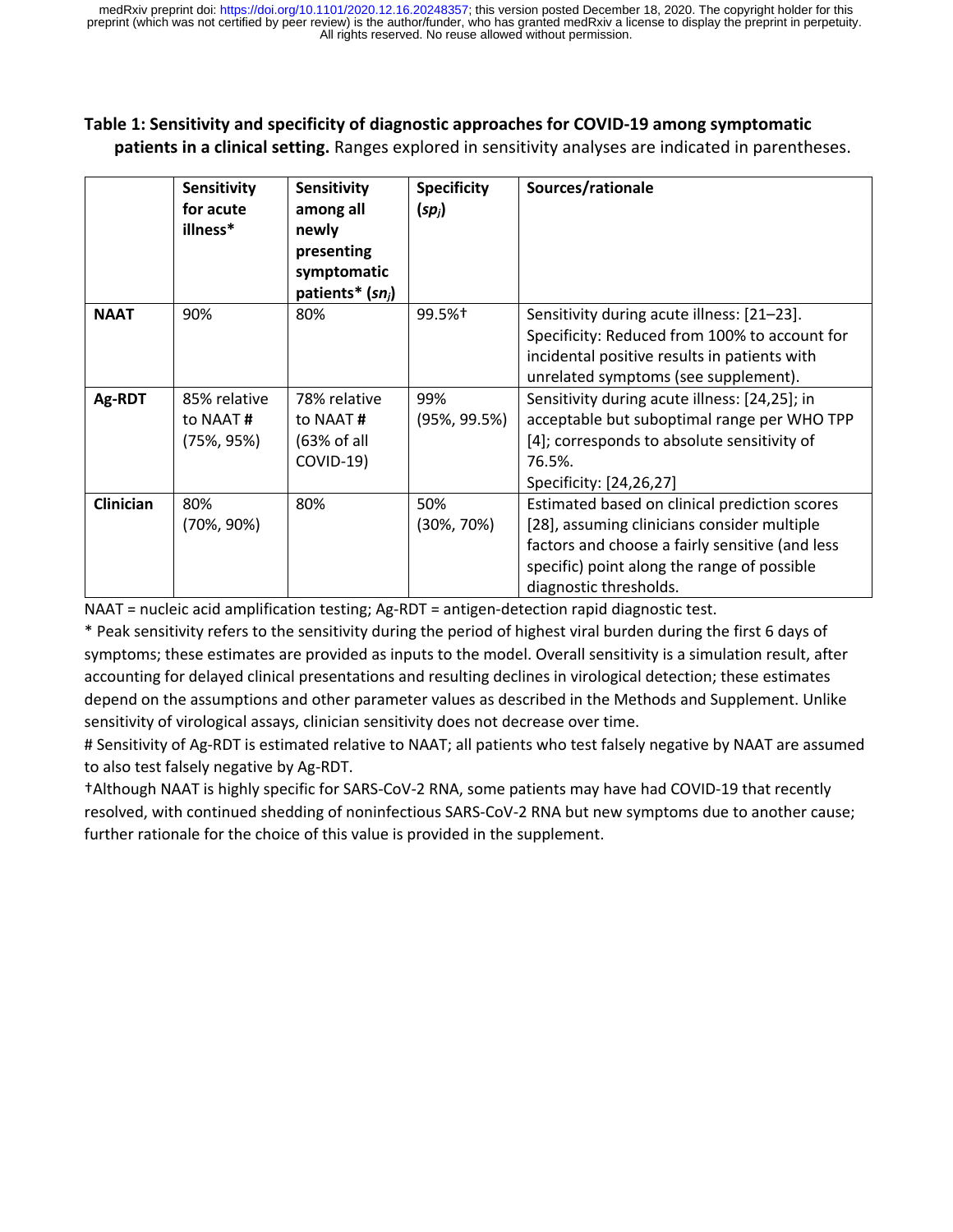**Figure 1: Features of diagnosis captured by modified net benefit approach.** Although conventional decision-curve analysis assigns all true-positive diagnoses the same amount of benefit, in reality some are more valuable than others. First, the benefits of diagnosis may be time sensitive, due to both transmission (shown) and clinical morbidity and mortality that accumulate over time. Second, diagnostics assays may have higher sensitivity for the most infectious individuals than for all cases. Third, the lower confidence in diagnoses that are made using clinical judgment or nonspecific tests may result in reduced intensity of action and thereby less benefit of intervention. Details of this model are described in the Supplement.







Timing of transmission

2. Virus-dependent detection & transmission The easiest patients to diagnose may also be the most important to intervene upon.

3. Varying degrees of response Lower diagnostic certainty may lead to less decisive and less effective action.

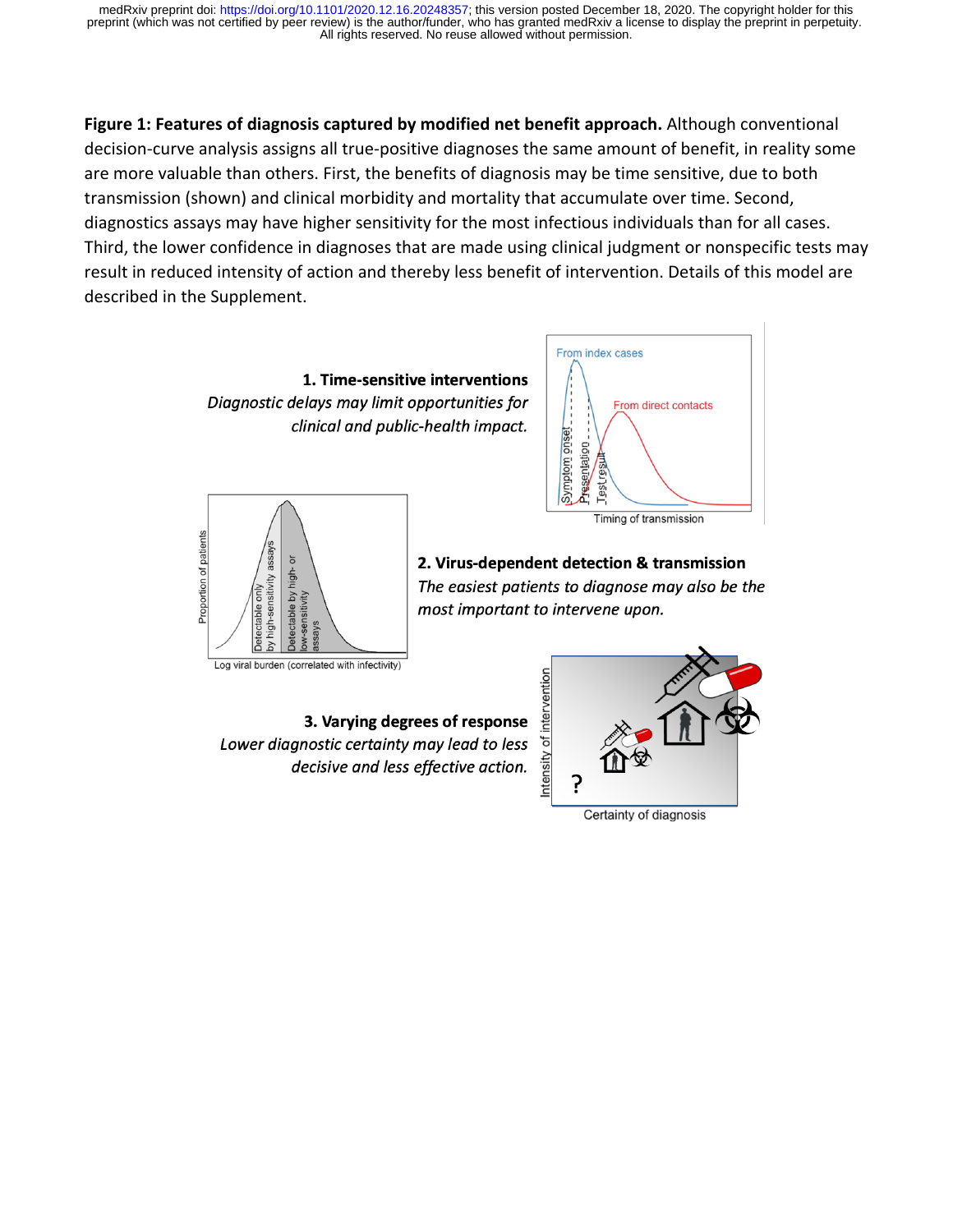**Figure 2: Timing of testing, test results, and transmission events prevented by each assay, in the outpatient setting**. All times are shown relative to symptom onset. The top panel shows when patients with COVID-19 are evaluated (i.e. when they present to care and any diagnostic specimens are collected) and when diagnostic results are received (with "Test resulted" showing all results and "COVID-19 diagnosed" showing the cumulative proportion of patients with a positive result). While 50% of patients are evaluated within 3.5 days of symptom onset, some patients present after more than two weeks of symptoms (orange dashed line). These delays reduce the overall proportion of cases detected by NAAT and Ag-RDT from 90% and 77% (their absolute sensitivities in early illness, Table 1) to 80% and 62%, respectively (solid lines). Although NAAT ultimately detects a greater proportion of cases than Ag-RDT, those detected by Ag-RDT are detected sooner compared to NAAT, are more infectious on average (Figure S1), and are in a more acute stage of illness, allowing Ag-RDT to have a greater effect on transmission than NAAT (bottom panel). Figure S3 shows similar results for the hospital setting.

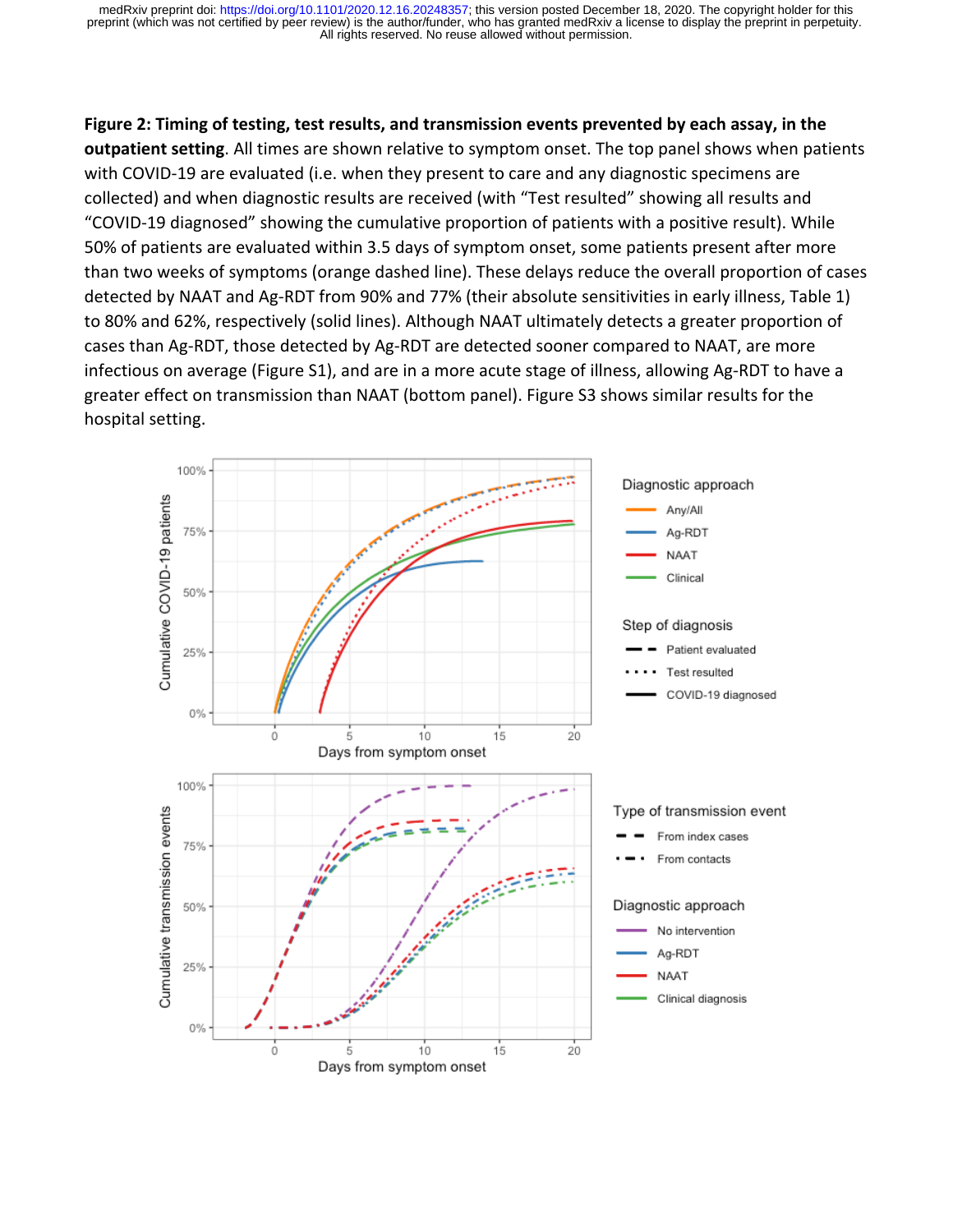**Figure 3: Results of decision curve analysis using the conventional approach** of assuming that every true positive diagnosis provides the same expected benefit. In these and subsequent figures, "treat all" and "treat none" refer to providing the intervention (which may be medical treatment, or other interventions such as isolation and/or contact notification) either to no patients or to all in whom a diagnosis of COVID-19 is considered).

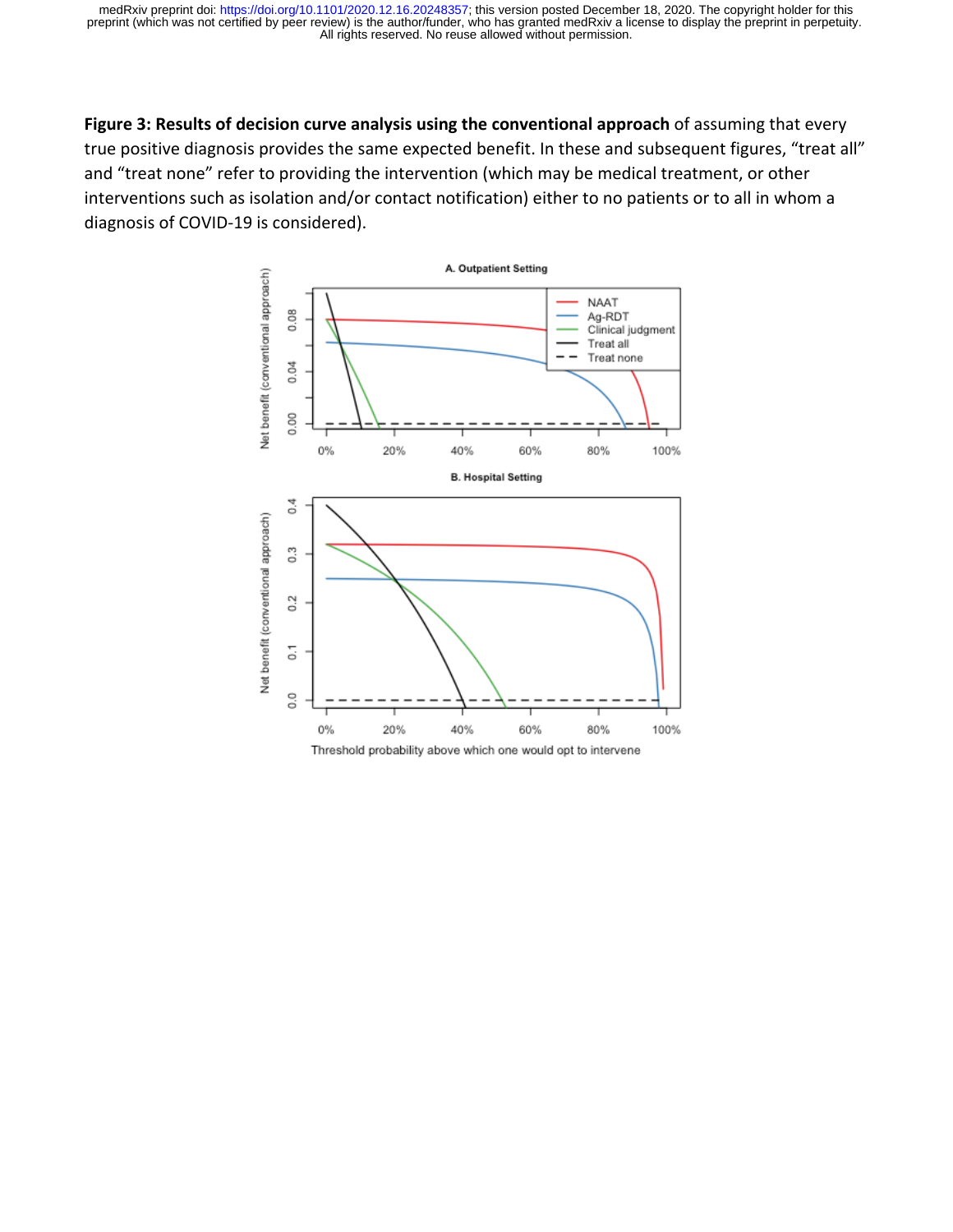#### **Figure 4: Results of modified decision curve analysis approach with time- and viral-burden-**

**dependent benefits.** Solid lines represent the primary model assumptions in each setting. At threshold probabilities <20%, greater net benefit is achieved with Ag-RDT in the outpatient setting (panel A) and with NAAT in the hospital setting (panel B). Dashed lines in panels A and C show the effects of varying the turnaround time of NAAT (red) or the sensitivity of Ag-RDT (blue, defined relative to NAAT among acutely symptomatic cases). Panels B and D compare virologic diagnosis (using NAAT or Ag-RDT) to clinical diagnostic approaches (treating all, black, or treating those judged most likely to have COVID-19, green). If clinical diagnoses receive the same full intervention as virologically diagnosed cases (solid lines), then as in Figure 3, treating all patients with suspected COVID-19 could be the preferred approach at low threshold probabilities. If, however, the lower certainty of a clinical diagnosis results in a reduced intensity of intervention and 25% lower net benefit compared to a virologic diagnosis (dotted lines), then virologic testing provides greater net benefit at nearly all threshold probabilities.



Threshold probability above which early intervention for an average case provides net benefit